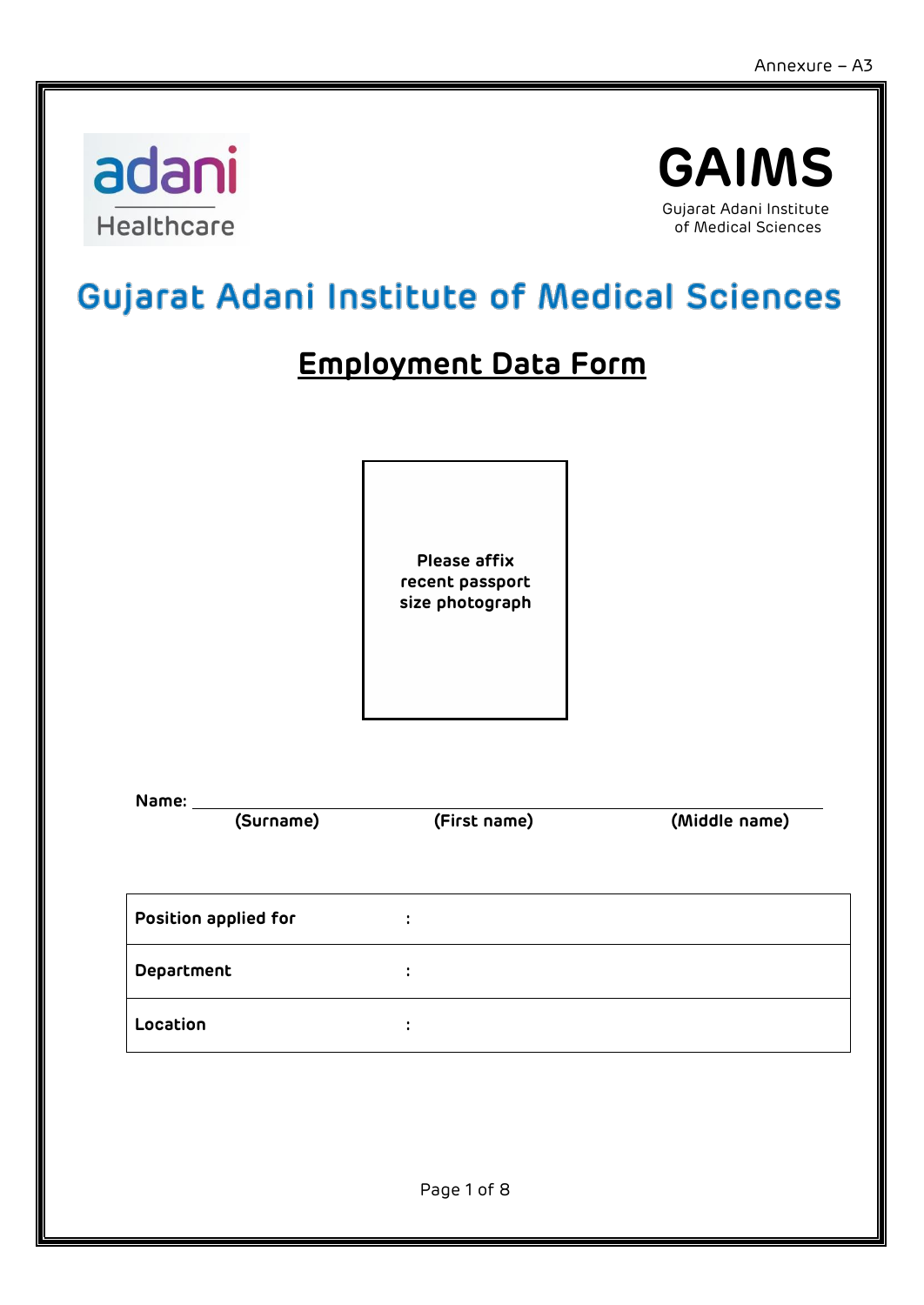|                | 1. Name:<br><u> 1980 - Johann Barnett, fransk politik (d. 1980)</u>              |                                       |                            |                                   |                            |                              |
|----------------|----------------------------------------------------------------------------------|---------------------------------------|----------------------------|-----------------------------------|----------------------------|------------------------------|
| 2.             |                                                                                  |                                       |                            |                                   |                            |                              |
| 3.             |                                                                                  |                                       |                            |                                   |                            |                              |
|                | 4. Present Address                                                               |                                       |                            | <b>Permanent Address</b>          |                            |                              |
|                | 5. Contact No: (M)__________________________Office______________________________ |                                       |                            |                                   |                            |                              |
|                |                                                                                  |                                       |                            |                                   |                            |                              |
| 7.             |                                                                                  |                                       |                            |                                   |                            |                              |
|                | 8. Passport Number: _________________________________Valid up to: ______________ |                                       |                            |                                   |                            |                              |
|                |                                                                                  |                                       |                            |                                   |                            |                              |
|                |                                                                                  |                                       |                            |                                   |                            |                              |
|                | 10. Domicile Details:<br>(Indian Nationals)                                      | State of Origin: ____________________ |                            |                                   |                            |                              |
|                |                                                                                  |                                       |                            |                                   |                            |                              |
|                |                                                                                  |                                       |                            |                                   |                            |                              |
|                | 14. Category: ________________                                                   | General                               | <b>ST</b>                  | <b>SC</b>                         | <b>OBC</b>                 | Other                        |
|                | 15. Marital Status: 19. Marital Status:                                          |                                       |                            | Date of Marriage: _______________ |                            |                              |
|                | 16. Details of Family Members                                                    |                                       |                            |                                   |                            |                              |
| Sr.<br>No.     | Name                                                                             | Relationship                          | Date<br>of<br><b>Birth</b> | Occupation                        | Name of<br><b>Employer</b> | <b>Dependent</b><br>YES / NO |
| $\mathbf{1}$   |                                                                                  |                                       |                            |                                   |                            |                              |
| $\overline{c}$ |                                                                                  |                                       |                            |                                   |                            |                              |
| 3              |                                                                                  |                                       |                            |                                   |                            |                              |
| 4              |                                                                                  |                                       |                            |                                   |                            |                              |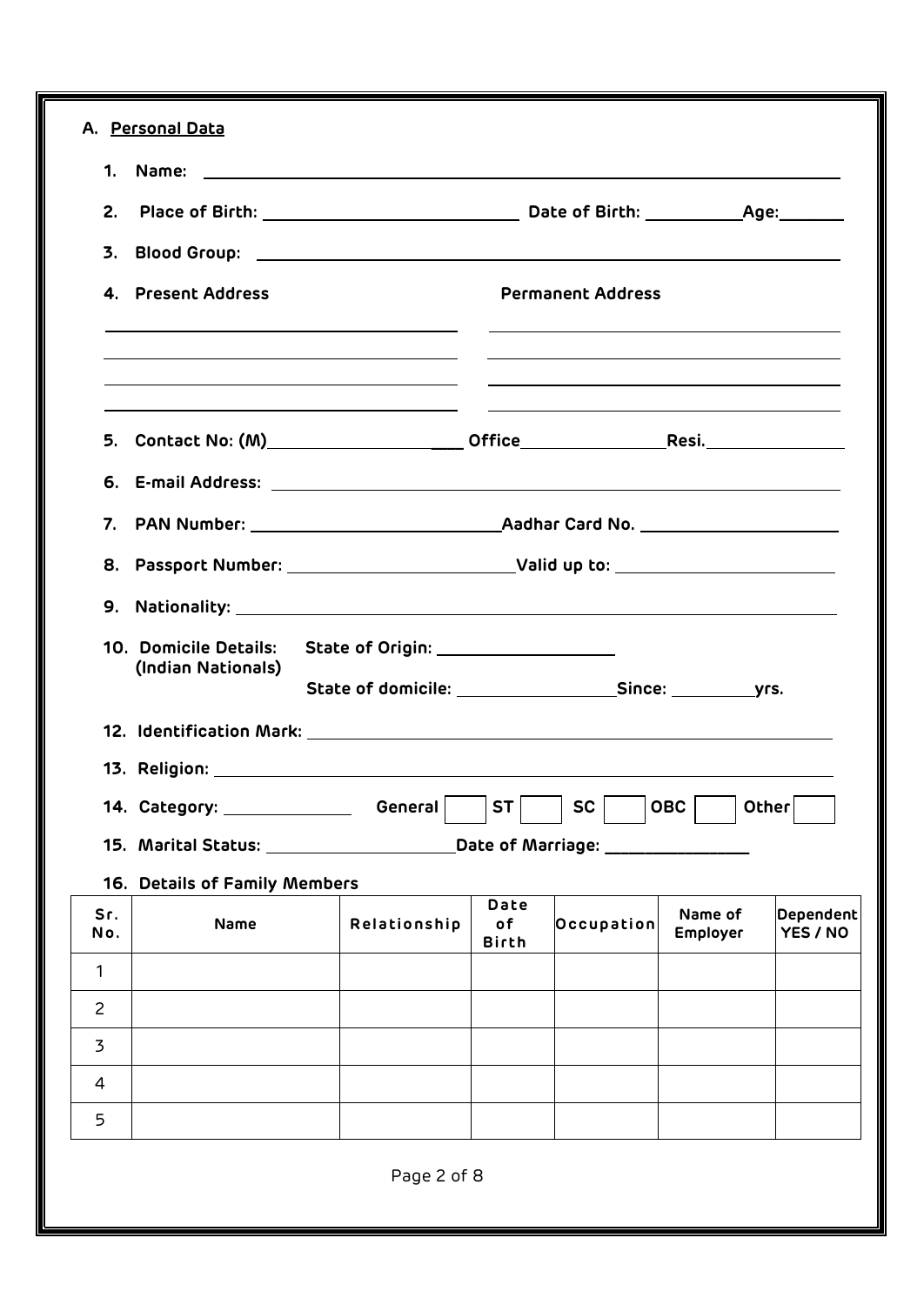|            | 17. Languages Known: |                                  |                    |                                                                                                                                                          |                           | Mother Tongue: _______________             |                              |                       |
|------------|----------------------|----------------------------------|--------------------|----------------------------------------------------------------------------------------------------------------------------------------------------------|---------------------------|--------------------------------------------|------------------------------|-----------------------|
|            | <b>Hindi</b>         |                                  |                    | English                                                                                                                                                  |                           | Regional / Vernacular / Other Pl. mention: |                              |                       |
|            |                      |                                  |                    |                                                                                                                                                          |                           |                                            |                              |                       |
|            | Read:                |                                  |                    |                                                                                                                                                          |                           |                                            |                              |                       |
|            | Speak:               |                                  |                    |                                                                                                                                                          |                           |                                            |                              |                       |
|            | Write:               |                                  |                    |                                                                                                                                                          |                           |                                            |                              |                       |
|            |                      |                                  |                    | 18. Hobbies & Interests: 18. March 2014                                                                                                                  |                           |                                            |                              |                       |
|            |                      |                                  |                    | 19. Please mention physical challenges, if any substantial and the measurement of the state of the state of the                                          |                           |                                            |                              |                       |
|            |                      | <b>B. Education and Training</b> |                    |                                                                                                                                                          |                           |                                            |                              |                       |
|            |                      |                                  |                    | 1. Educational Record: (starting with SSC/ equivalent). Please mention "PT" for part-time and<br>"DL" for distance learning courses in the second column |                           |                                            |                              |                       |
| Sr.<br>No. |                      | Degree/Diploma<br>Certificate    | Year of<br>Passing | School/College<br>Board/University                                                                                                                       | No. of<br><b>Attempts</b> | <b>Duration</b><br>of course               | Principal<br><b>Subjects</b> | Percentage<br>/ Grade |
|            |                      |                                  |                    |                                                                                                                                                          |                           |                                            |                              |                       |
|            |                      |                                  |                    |                                                                                                                                                          |                           |                                            |                              |                       |
|            |                      |                                  |                    |                                                                                                                                                          |                           |                                            |                              |                       |
|            |                      |                                  |                    |                                                                                                                                                          |                           |                                            |                              |                       |
|            |                      | 2. Registration Details:         |                    |                                                                                                                                                          |                           |                                            |                              |                       |
|            | Sr. No.              | <b>Degree</b>                    |                    | Registration No.                                                                                                                                         |                           | <b>Council / State</b>                     |                              | Valid till            |

| JI. IVU. | naal ee | Registration ivo. | <b>COUNCILY STATE</b> | <b>VAIIO CIII</b> |
|----------|---------|-------------------|-----------------------|-------------------|
|          |         |                   |                       |                   |
|          |         |                   |                       |                   |
|          |         |                   |                       |                   |

### **3. Details of Research Publications:**

| Sr.<br>No. | State/National/<br>International<br>Journals | Name of Papers<br>Published | Year of<br><b>Publica</b><br>tion | Journal Name | Journal<br>Indexed<br>(Yes/No) |  |  |  |  |
|------------|----------------------------------------------|-----------------------------|-----------------------------------|--------------|--------------------------------|--|--|--|--|
|            |                                              |                             |                                   |              |                                |  |  |  |  |
|            |                                              |                             |                                   |              |                                |  |  |  |  |
|            |                                              |                             |                                   |              |                                |  |  |  |  |
|            |                                              |                             |                                   |              |                                |  |  |  |  |
|            |                                              |                             |                                   |              |                                |  |  |  |  |
|            | Page 3 of 8                                  |                             |                                   |              |                                |  |  |  |  |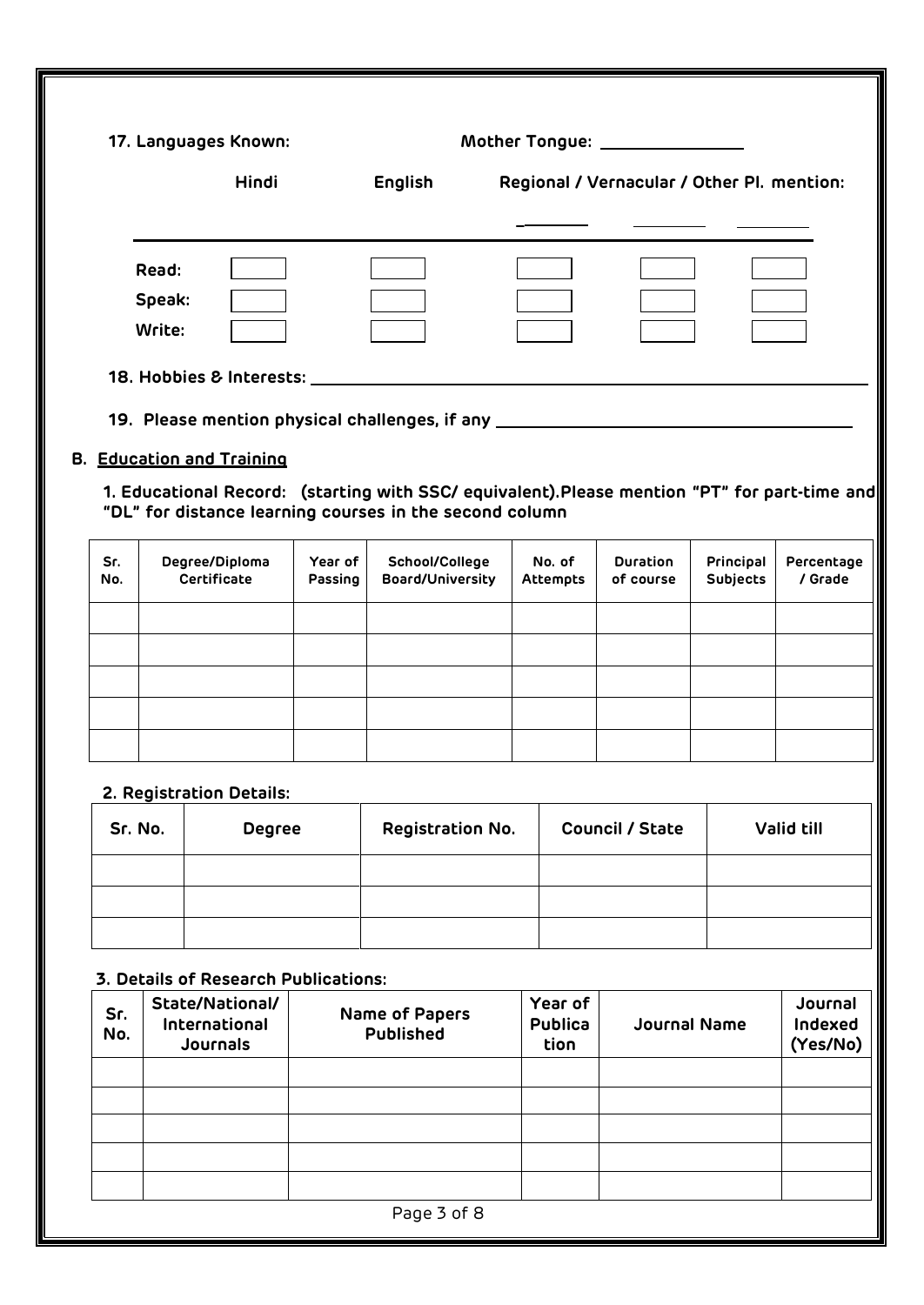#### **4. Specialized Training / Certification/s:**

| Sr. | Institute /  | Name of Course /   |      | Period |            |
|-----|--------------|--------------------|------|--------|------------|
| No. | Organisation | <b>Certificate</b> | From | Г٥     | Subject(s) |
|     |              |                    |      |        |            |
|     |              |                    |      |        |            |
|     |              |                    |      |        |            |

#### **5. Details of membership in professional bodies / institutions:**

| Sr.<br>No. | Institute /<br>Organization | Type of<br>membership | <b>Remarks</b> |
|------------|-----------------------------|-----------------------|----------------|
|            |                             |                       |                |
|            |                             |                       |                |
|            |                             |                       |                |

#### **C. Employment History**

**1. Total Experience: \_\_\_\_\_\_\_\_Years \_\_\_\_\_\_\_\_\_\_Months**

**2. Particulars of employment (starting from current employer):**

| <b>Name &amp; Location</b> |                  | <b>Period of Service</b> |         | Designation<br><b>Broad / Major</b> |                  |
|----------------------------|------------------|--------------------------|---------|-------------------------------------|------------------|
| of employer                | From<br>(dd/mm/y | To<br>(dd/mm/y           | Initial | Last                                | Responsibilities |
|                            |                  |                          |         |                                     |                  |
|                            |                  |                          |         |                                     |                  |
|                            |                  |                          |         |                                     |                  |
|                            |                  |                          |         |                                     |                  |
|                            |                  |                          |         |                                     |                  |

**Please use additional sheets if required. Please give your current remuneration details on the last page of this form.**

#### **2. Your present job responsibilities:**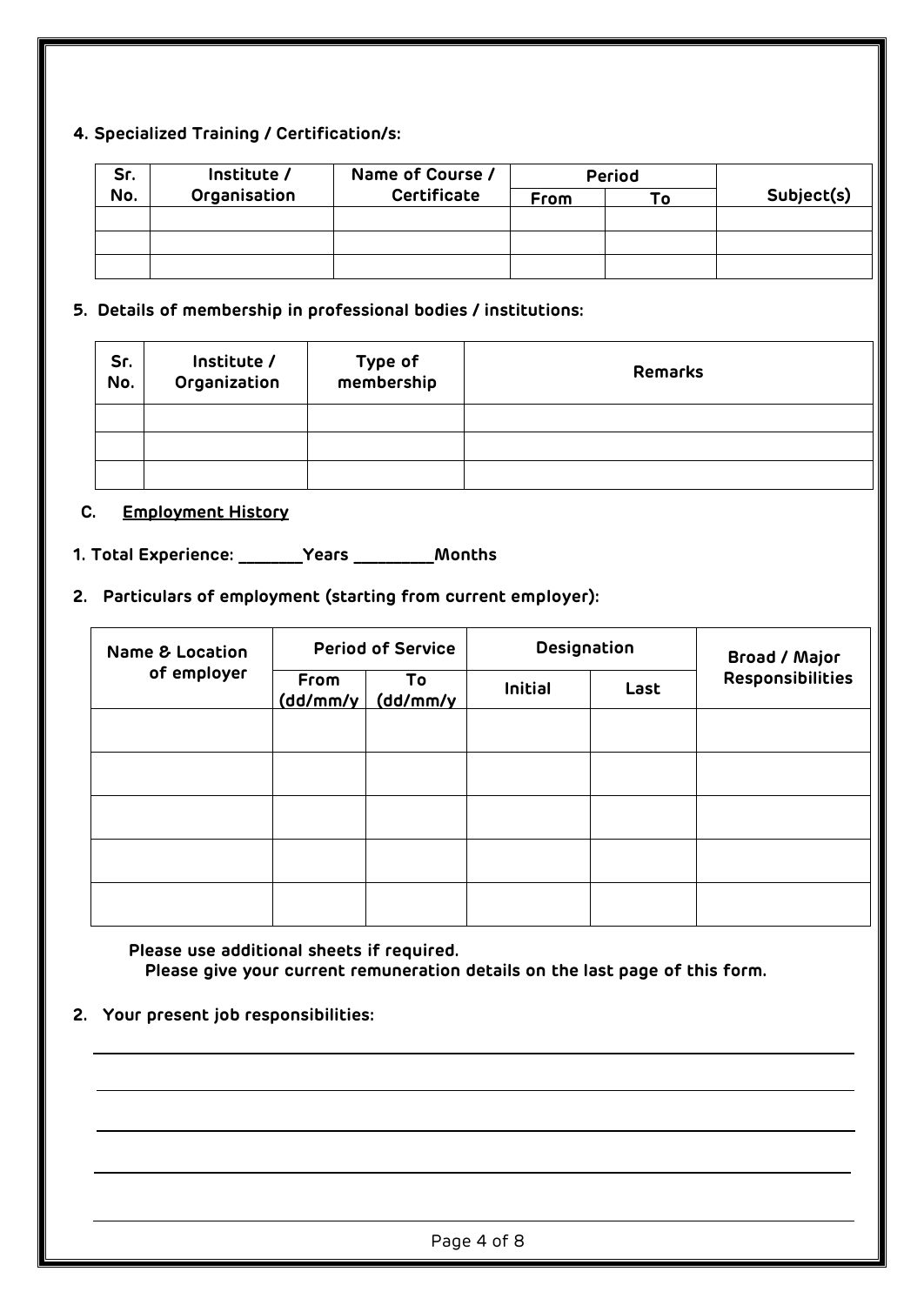#### **3. Present organization structure:**

Kindly circle your position and indicate your reporting relationship i.e. person to whom you report and who reports to you.

#### **D. General Information:**

#### **1. Significant achievements: distinctions/ honor/ awards received / Books**

| Year | <b>Details</b> |
|------|----------------|
|      |                |
|      |                |
|      |                |

#### **2. What, according to you, are your strengths and areas for improvement?**

**Strengths:**

 $\sim$   $\sim$   $\sim$ 

**Areas for improvement:**

- **3. Reason for contemplating a change from the present job.**
- **4. Reason for seeking appointment in the Adani Group**
- **5. Any other information you would like to offer, including other / personal details / Special achievements, if any**

\_\_\_\_\_\_\_\_\_\_\_\_\_\_\_\_\_\_\_\_\_\_\_\_\_\_\_\_\_\_\_\_\_\_\_\_\_\_\_\_\_\_\_\_\_\_\_\_\_\_\_\_\_\_\_\_\_\_\_\_\_\_\_\_\_\_\_\_\_\_\_\_\_\_\_\_\_\_\_\_\_\_\_

**6. Are you prepared to relocate to any of our businesses / locations in India / Abroad?**

Yes No Page 5 of 8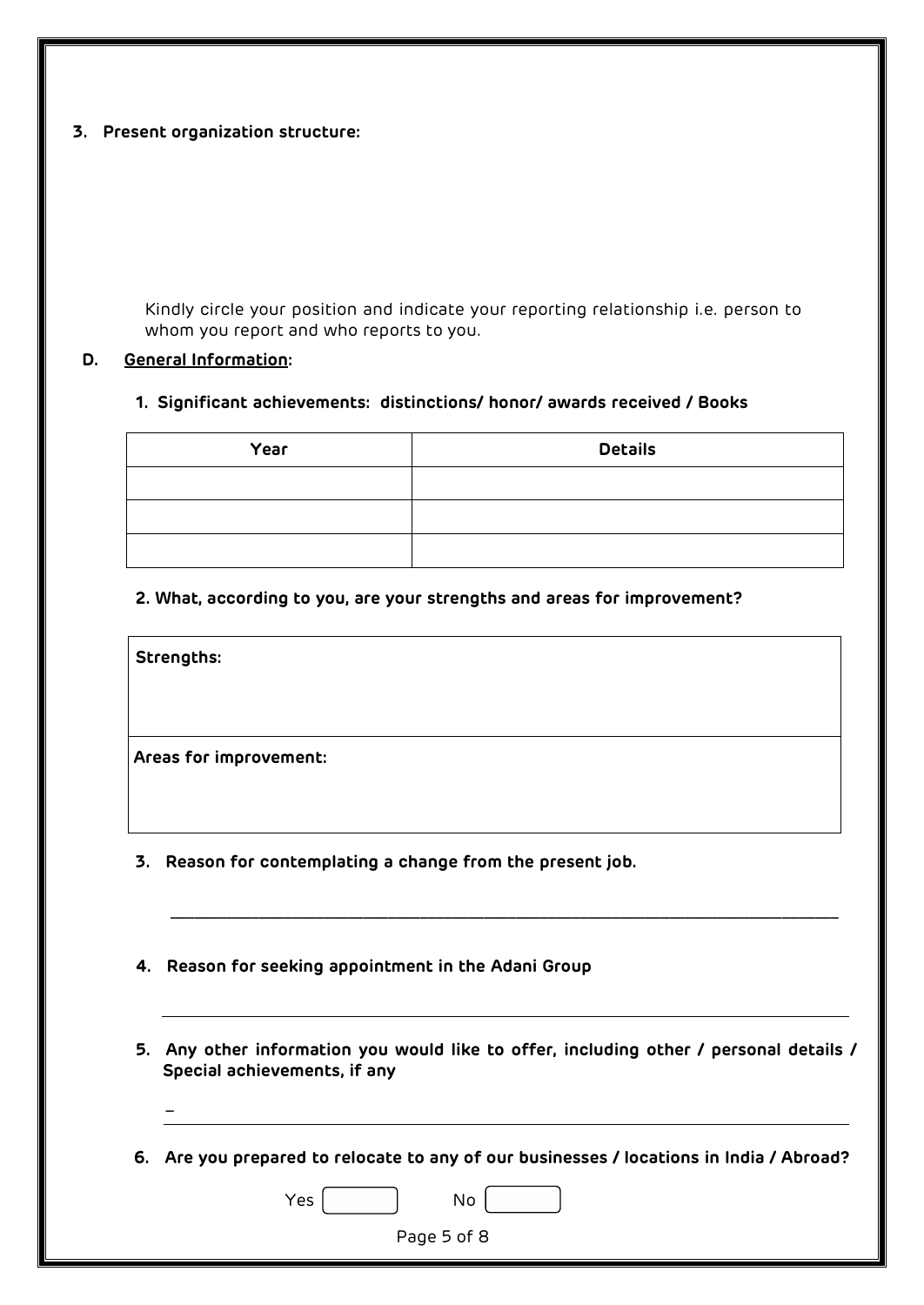|                                     | No<br>Yes                                                                                     |
|-------------------------------------|-----------------------------------------------------------------------------------------------|
|                                     | If yes, give details below:                                                                   |
| Name(s)                             | and the control of the control of the control of the control of the control of the control of |
|                                     |                                                                                               |
|                                     |                                                                                               |
|                                     |                                                                                               |
|                                     |                                                                                               |
|                                     | Note: Please furnish full details of all persons related or known to you. Attach/use          |
| additional sheet if required.<br>8. | Have you been interviewed by us / any of our group companies in the past?                     |
|                                     | Yes<br>$\mathsf{No}$                                                                          |
|                                     | If yes, give below details                                                                    |
|                                     |                                                                                               |
|                                     |                                                                                               |
|                                     |                                                                                               |
|                                     |                                                                                               |

| <b>Nature of illness</b> | Period of<br>hospitalization / treatment | Name & Address of<br><b>Hospital / Doctor</b> |
|--------------------------|------------------------------------------|-----------------------------------------------|
|                          |                                          |                                               |
|                          |                                          |                                               |
|                          |                                          |                                               |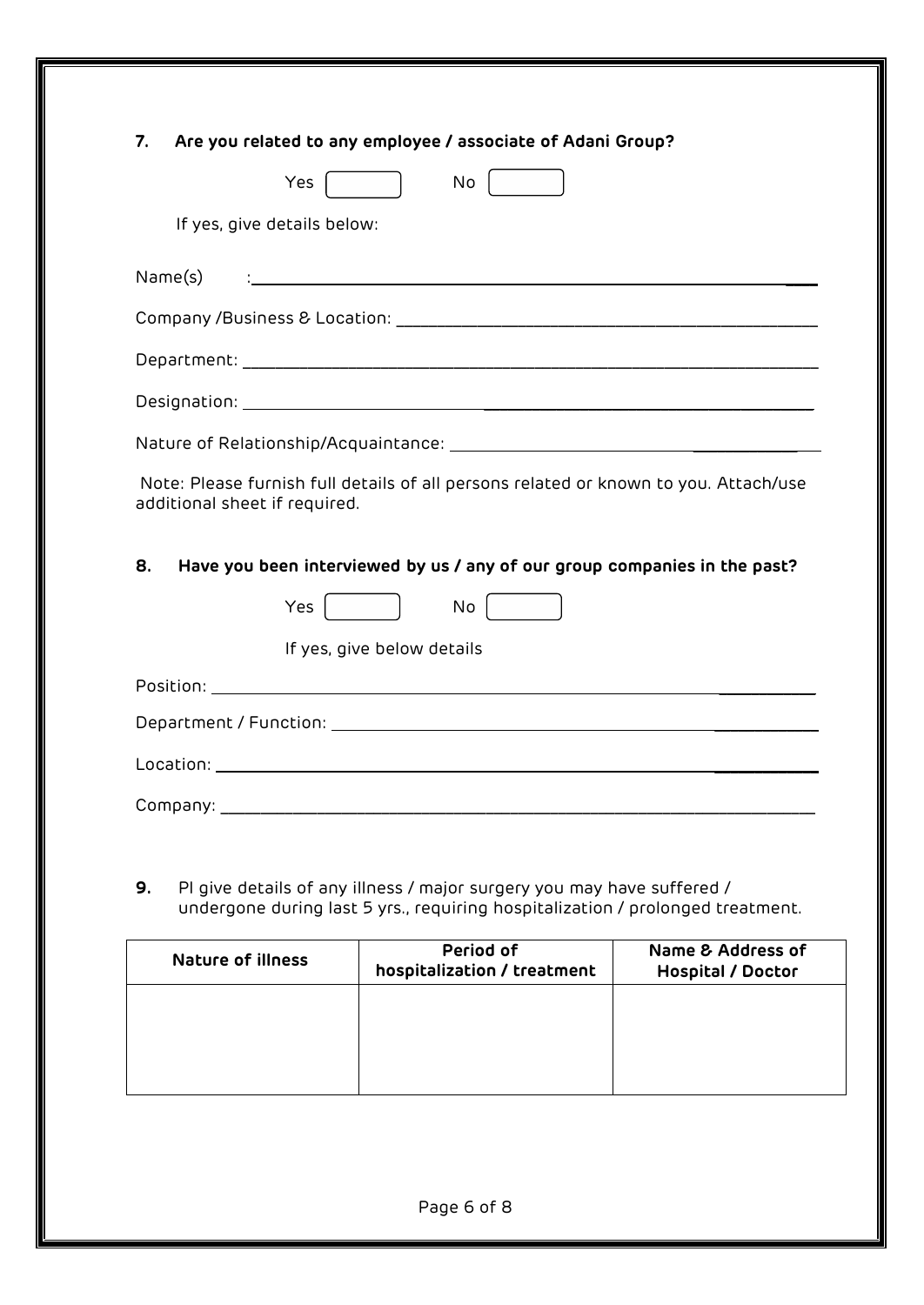#### **10. References:**

Please give references. (At least, one professional and one personal reference)

| <b>Name</b>        |  |  |
|--------------------|--|--|
| <b>Address</b>     |  |  |
| Occupation         |  |  |
| <b>Contact No.</b> |  |  |
| E Mail             |  |  |

## **Self-Declaration**

I \_\_\_\_\_\_\_\_\_\_\_\_\_\_\_\_\_\_\_\_\_\_\_\_\_\_\_\_\_\_\_\_\_\_\_\_\_\_\_\_\_\_\_\_\_\_\_\_\_\_\_\_\_ of age\_\_\_\_\_\_\_\_ years and upwards, hereby

solemnly and sincerely declare as follows:

- I make this Declaration in relation to my interview / appointment in GAIMS
- I hereby declare that no convictions have been recorded against me, either within the Republic of India or elsewhere.
- I also further declare that there have been no prosecutions, successful or not, pending or completed, against me, either within the Republic of India or elsewhere.
- I hereby declare to the best of my knowledge and belief, there is nothing in relation to my conduct, character or personal background of any nature that would adversely affect the position of trust and confidence in which I would be placed.
- If any information is found to be suppressed, misrepresented or false, I shall be responsible for the resultant consequences and shall render myself liable to disciplinary action including termination of service without any compensation / notice.

| Date: | Place: |             | Signature: |  |  |
|-------|--------|-------------|------------|--|--|
|       |        | Page 7 of 8 |            |  |  |